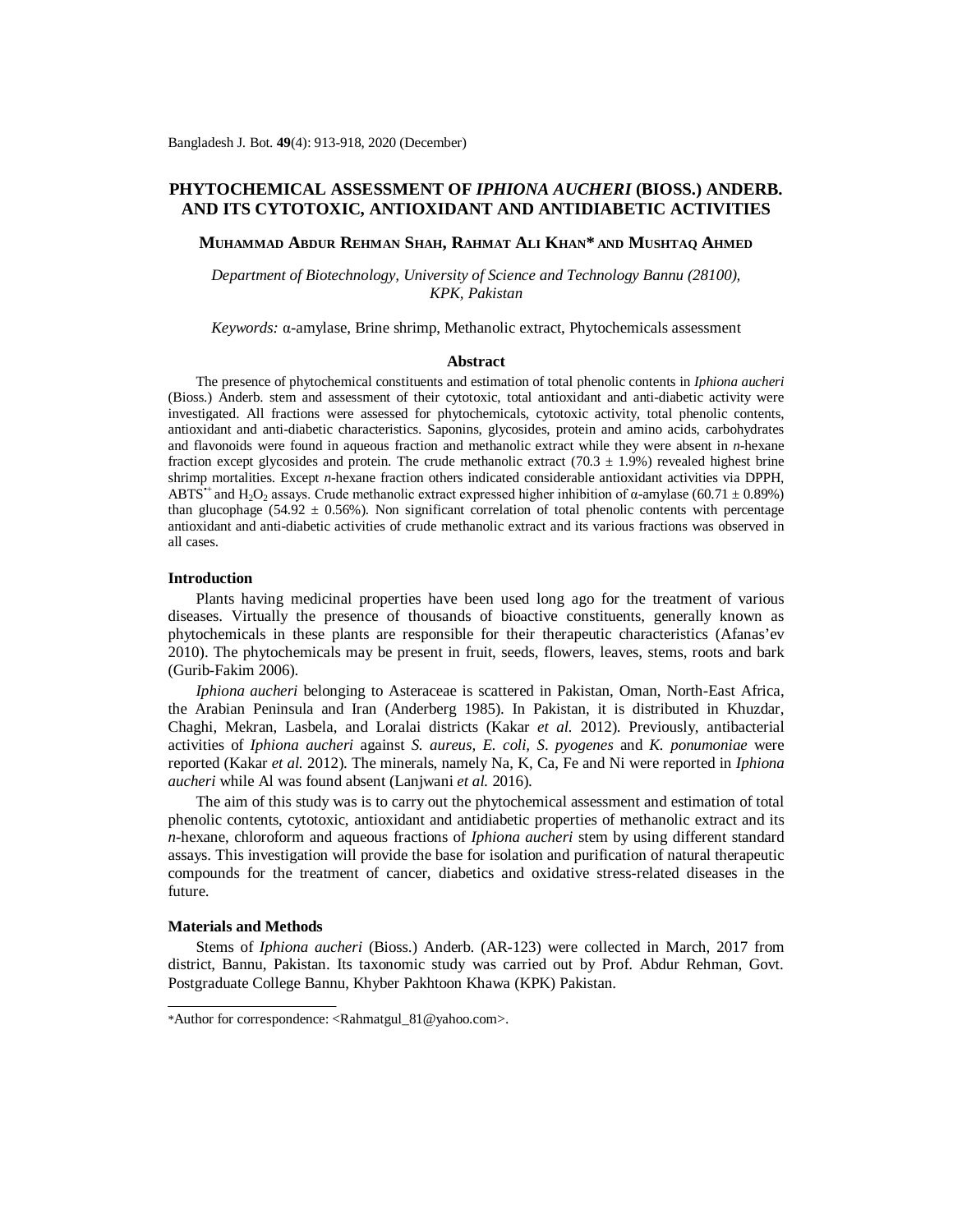The collected stems were washed with tap water, dried under shade and pulverized into fine powder by using pestle and mortar. A 500 g powder was extracted in 70% methanol (1.5 liter), evaporated at room temperature and finally was stored 14.37 g of extract in falcon tube for further use. The said extract (10 g) was sequentially extracted at room temperature with *n*-hexane, chloroform and aqueous (300 ml each) using separating funnel to elude any kind of damages to the filtrate. The resultant extract of each solvent; *n*-hexane (1.3 g), chloroform (2.19 g) and water (4.98 g) was stored for further use.

Standard methods *viz.,* foam test, ferric chlorides, alkaline reagent test, Millon's test and Fehling test were employed to conduct phytochemicals screening of methanolic extract of *Iphiona aucheri* stems and its different fractions to investigate the presence of saponins, flavonoids, protein and amino acids, glycosides and carbohydrates.

Brine shrimp lethality bioassay was opted to find out the cytotoxic activity of methanolic extract of *Iphiona aucheri* stems and its different fractions with the help of Meyer protocols (Meyer *et al.* 1982).

Total phenolic contents contained in the plant extract and its various fractions was determined by using Folin-Ciocalteu reagents following the method of Singleton and Rossi (1965).

Antioxidant assays indirectly measure the ability of compounds to interrupt free radicals by scavenging or trapping. Methanolic crude extract of *Iphiona aucheri* stem and its various fractions were subjected to DPPH, ABTS and  $H_2O_2$  free radicals scavenging assays to analyze their antioxidant activities by engaging the free radicals. DPPH (1, 1-diphenyl-2-picrylhydrazyl) radical scavenging assay is a very refined method for estimation of *in vitro* antioxidant activity.

The DPPH, ABTS and  $H_2O_2$  free scavenging by plant extract were determined according to protocol of Gyamfi *et al.* (1999), Re *et al.* (1999), Wettasinghe and Shahidi (2000).

The potential of the samples to scavenge the free radicals was calculated by using the following equation:

% inhibition =  $(A_1 - A_2/A_1) \times 100$ 

where,  $A_1$  = The absorbance of the control and  $A_2$  = The absorbance of the samples.

The  $\alpha$ -amylase inhibitory activities of methanolic extract and its different fractions were determined through Worthington Enzyme Manual (Kwon *et al.* 2007) protocol.

Amylase inhibition  $(\%)$  = Control absorbance (blank) – Sample absorbance/control absorbance  $\times$  100.

Statistical analysis was carried out through GraphPad Prism software.

## **Results and Discussion**

Phytochemical screening of *Iphiona aucheri* stem crude methanolic extract and its various fractions revealed the presence of saponins, glycosides, protein, amino acids, carbohydrates and flavonoids in aqueous fraction and methanolic extract while they were absent in *n*-hexane fraction except glycosides and protein. Glycosides, protein and amino acids and flavonoids were also found in chloroform fraction while saponins and carbohydrates were not found. The results are presented in Table 1. Further study of the desired plant extract depends on the phytochemicals present in the plant extract. In the recent era cancer is an emerging group of life treating diseases. The side effects of synthetic commercially available medicines have boosted the search of phytochemicals having cytotoxic/anti-cancer properties. In this experiment, the highest cytotoxic properties expressed by crude methanolic extract  $(70.3 \pm 1.9%)$  while lowest by *n*-hexane fraction  $(30.8 \pm 1.2\%)$  at a concentration of 1000 µg/ml in brine shrimp lethality bioassay. The percentage mortalities of shrimp larvae of different applied samples are shown in Table 2. Similar results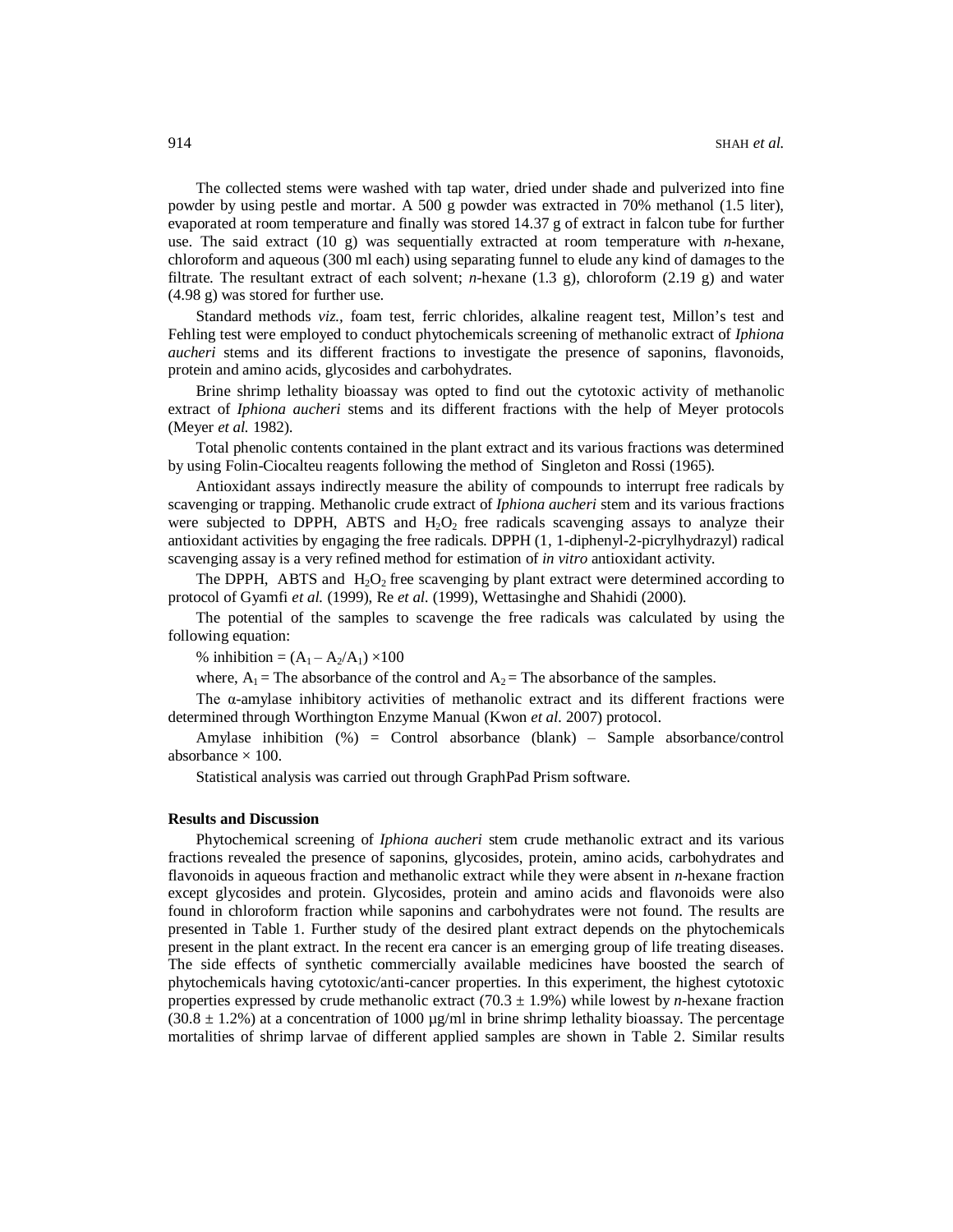were observed during cytotoxic activities of *Hapllophyllum tuberculatum* (Al-Muniri and Hossain 2017) and *Coccinia grandis* L. (Laboni *et al.* 2017). This investigation uncovered the fact that the *Iphiona aucheri* stem extract possesses phytochemical components having cytotoxic properties.

The *n*-hexane (9.18  $\pm$  1.92 mg GAE/g), an aqueous fraction (9.81  $\pm$  1.69) and crude methanolic extract (16.09  $\pm$  1.52) had lesser phenolic contents when compared with chloroform fraction (21.30  $\pm$  2.04 mg GAE/g). The results are comparable with earlier reports of total phenolic contents of plant extracts of *Salvia officinalis* (7.78  $\pm$  0.0041), *Teucrium polium* (8.29  $\pm$ 0.0064), *Ocimum basilicum* (13.1 ± 0.021), *Mentha pulegium* (16.34 ± 0.011), *Agaricus campestris* (18.96 ± 0.0079), *Thymus algeriensis* (18.73 ± 4.59), *Mentha spicata* (19.65 ± 0.001), *Hedysarum scoparium* (26.71 ± 0.15) (Roukia *et al.* (2013), Soumia *et al.* (2014). The results ensure that *Iphiona aucheri* stem is a potent source of phenolic compounds.

**Table 1. Phytochemical screening of methanolic extract, chloroform and aqueous fractions of** *Iphiona aucheri* **stems.**

| Sl.<br>no. | Phytochemicals and tests |                       | Crude methanolic exract and its fractions |                        |                        |                         |
|------------|--------------------------|-----------------------|-------------------------------------------|------------------------|------------------------|-------------------------|
|            | Phytochemical            | <b>Tests</b>          | Aqueous<br>fraction                       | Methanolic<br>fraction | Chloroform<br>fraction | $n$ -hexane<br>fraction |
|            | <b>Saponins</b>          | Foam test             |                                           | $\div$                 |                        |                         |
|            | <b>Flavonoids</b>        | Alkaline reagent test |                                           | $\,^+$                 | $\pm$                  |                         |
|            | Glycosides               | Fehling               |                                           | $\pm$                  | +                      | $^+$                    |
| 4          | Carbohydrates            | Milisch's test        |                                           | $\,^+$                 |                        |                         |
|            | Protein and amino acids  | Biuret test           |                                           |                        |                        |                         |

**Table 2. Percentage lethality of brine shrimps caused by crude methanolic extract and its various fractions of** *Iphiona aucheri* **stems.**

| Conc.        | Crude methanolic extract and its fractions (%) lethality |                        |                     |                         |                 |
|--------------|----------------------------------------------------------|------------------------|---------------------|-------------------------|-----------------|
| $(\mu g/ml)$ | Methanolic<br>extract                                    | Chloroform<br>fraction | Aqueous<br>fraction | $n$ -Hexane<br>fraction | Control         |
| 100          | $30.5 + 1.7$                                             | $20.2 + 1.3$           | $30.6 + 1.7$        | $10.6 + 1.9$            | 00 <sup>2</sup> |
| 250          | $40.2 + 1.3$                                             | $40.4 + 1.6$           | $40.4 + 1.1$        | $10.3 + 1.6$            | 00 <sup>2</sup> |
| 500          | $60.7 + 1.4$                                             | $50.1 + 1.5$           | $50.9 + 1.3$        | $20.7 + 1.8$            | $10.3 \pm 1.1$  |
| 1000         | $70.3 + 1.9$                                             | $50.5 \pm 1.1$         | $60.7 + 1.6$        | $30.8 + 1.2$            | $^{00}$         |

**Table 3. Phenolic content (mg/g gallic acid equivalent) of crude methanolic extract and its various fractions of** *Iphiona aucheri* **stems.** 

| <b>Extracts</b>         |                | Methanolic extract Chloroform fraction Aqueous fraction $n$ -Hexane fraction |               |               |
|-------------------------|----------------|------------------------------------------------------------------------------|---------------|---------------|
| Total phenolic contents | $16.09 + 1.52$ | $21.30 + 2.04$                                                               | $9.81 + 1.69$ | $9.18 + 1.92$ |

The highest antioxidant activity (76.68%) was revealed by crude methanolic extract followed by an aqueous fraction (62.93%) while *n*-hexane expressed lowest antioxidant activity (23.55%) at the concentrations of 2 mg/ml. Antioxidant activity of ascorbic acid recorded was 80.43% at the same concentration. Fig. 1 indicates antioxidant properties of the mentioned standard and extracts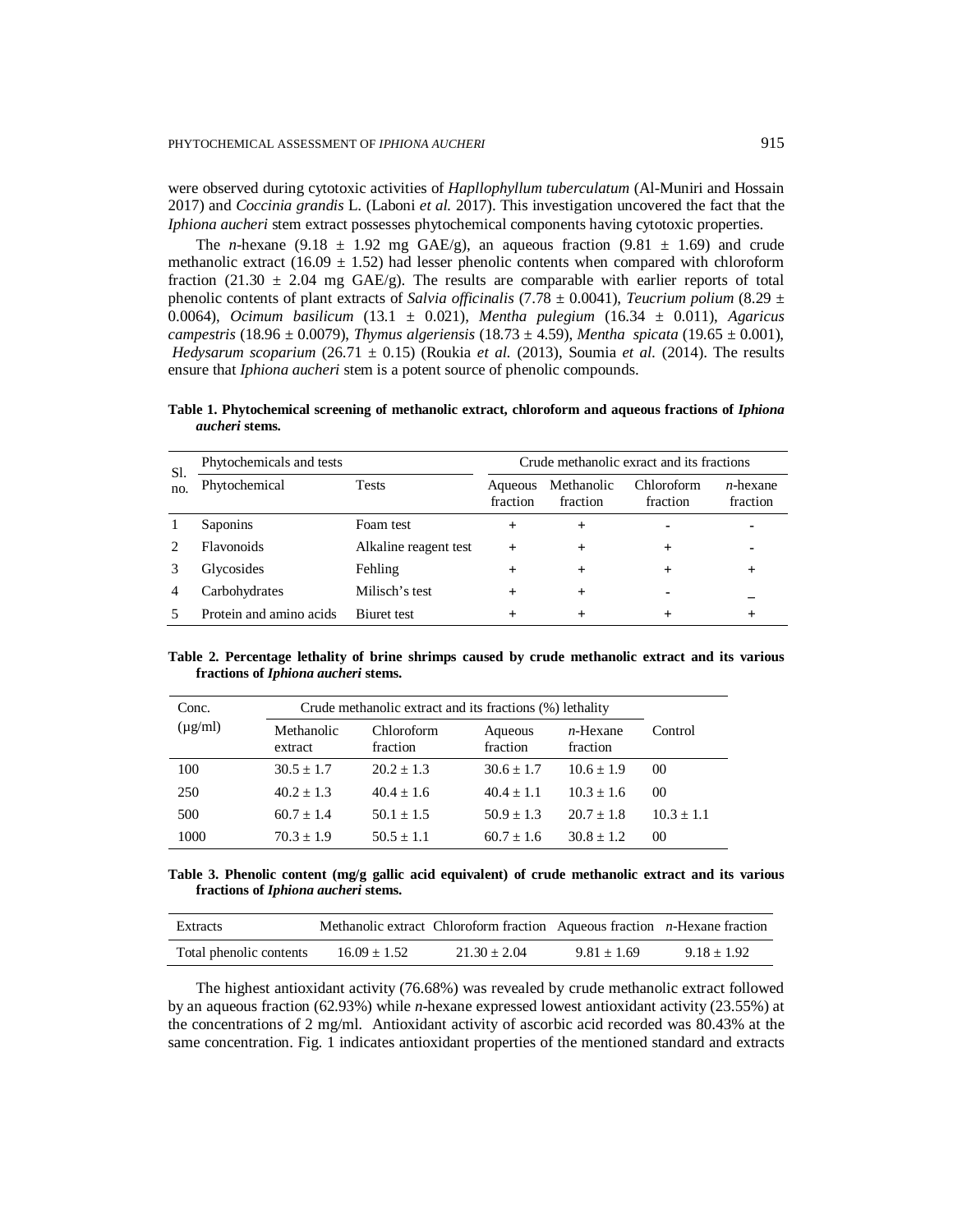samples. The results showed that the antioxidant activities of the *Iphiona aucheri* stem methanolic extract and its different fractions are concentration dependent. Similar results were observed in previous studies of *Leucas aspera* (Willd) link (Annapandian and Rajagopal 2017) and *Pogostemon* species (Kaliyappan *et al.* 2017).

In ABTS radical cation assay, it was observed that the methanolic extract exhibited maximum antioxidant activity (80.52%) followed by *n*-hexane (54.65%), aqueous (47.43%) and chloroform fractions (45.11%, Fig. 2)



*Iphiona aucheri* stem's methanolic extract and its fractions. Cf : Chloroform fraction, Me : Methanolic extract, Aqf: Aqueous fraction, Hf : *n*-Hexane fraction and Asc: Ascorbic acid.



Hydrogen peroxide  $(H_2O_2)$  is transformed into more toxic hydroxyl radical in the presence of transition metal and can cause cellular damages. The generation of singlet oxygen by reacting with hypochlorous acid (HOCl) or with superoxide anion or chloramines in living systems makes it more reactive and deteriorative (Karadag *et al.* 2009). Methanol extract and its water, chloroform and *n*-hexane fractions expressed 32.85, 31.55, 28.06 and 19.16% scavenging activity, respectively on hydrogen peroxide at the concentration of 2000 μg/ml whereas ascorbic acid showed 61.04% scavenging activity at the same concentration (Fig. 3). Previous studies have also uncovered the connection between the scavenging characteristic of plant extracts and phytochemicals, such as flavonoids and total phenolics (Tiwari *et al*. 2014)**.**

The assessment of anti-diabetic activities of crude methanolic extract and its various fractions of *Iphiona aucheri* stems was carried out by  $\alpha$ -amylase enzyme inhibition assay. Results are presented in Fig. 4. The said property of glucophage (commercially available medicine, used as a standard) methanolic extract and aqueous fraction were recorded 54.92, 60.71 and 32.70%, respectively. Its chloroform and *n*-hexane fractions did not show anti-diabetic activities. The recent research project suggests that the *Iphiona aucheri* stem contain substantial cytotoxic, antioxidant and anti-diabetic properties. The methanolic crude extract has moderate phenolic contents when compared with its fractions but expressed maximum antioxidant activities (DPPH, ABTS and  $H_2O_2$ ) and antidiabetic activities ( $\alpha$ -amylase inhibition) while the chloroform fraction with highest phenolic contents exhibited lowest antioxidant and anti-diabetic activities. Moreover, among all antioxidants methods (DPPH, ABTS and  $H_2O_2$ ) the methanolic extract has the highest antioxidant activities followed by its water and chloroform fractions. In case of *Iphiona aucheri*  stem extracts indirect correlation of phenolic contents with antioxidant and antidiabetic activities was observed. The higher anti-diabetic activities of methanolic extract than Glucophage (merck®)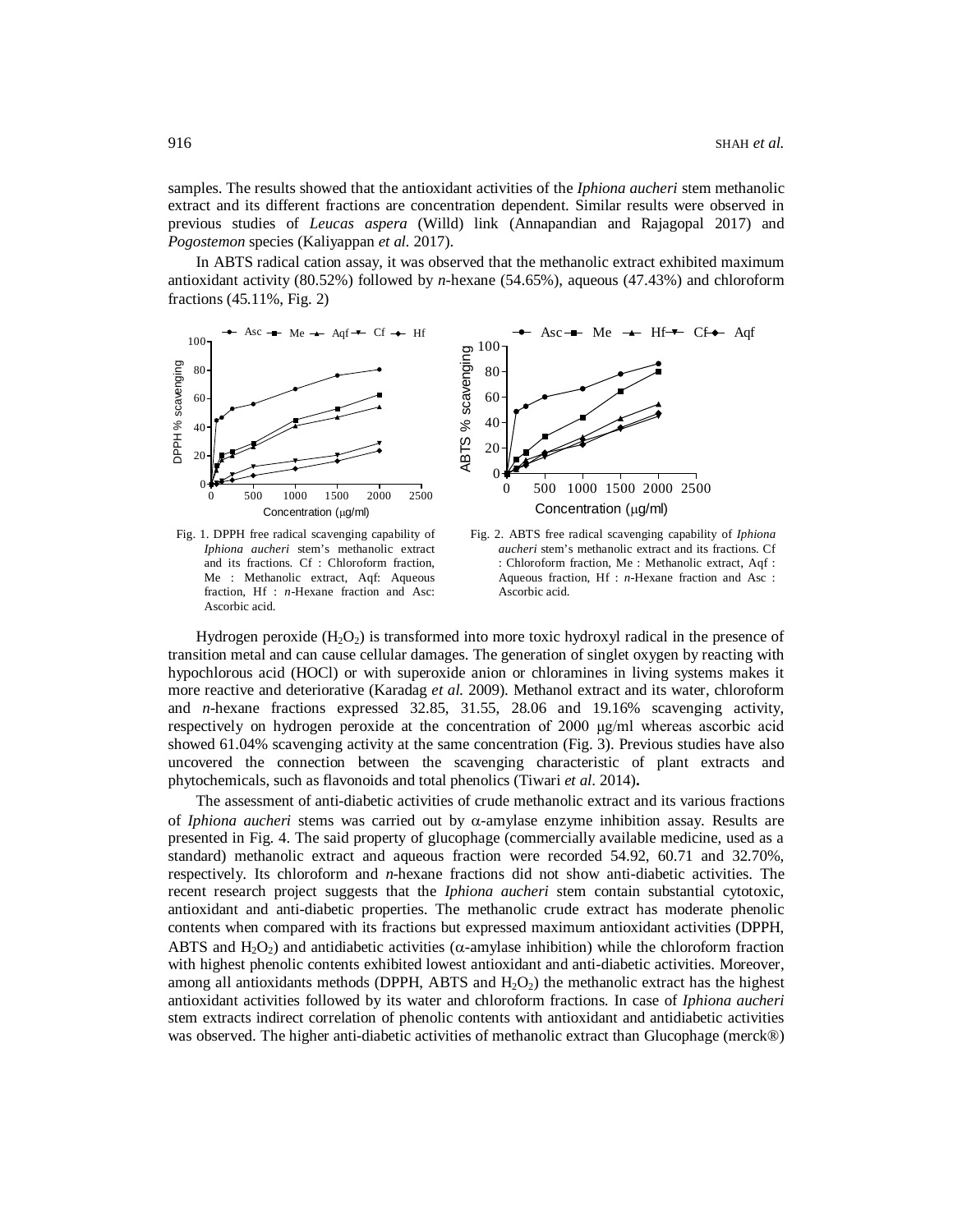component.

 $80$ <sup>-</sup> Asc  $\rightarrow$  Me  $\rightarrow$  Aqf  $\rightarrow$  Cf  $\rightarrow$  Hf Glu  $\rightarrow$  Me  $\rightarrow$  Hf  $\rightarrow$  cf  $\rightarrow$  Aqf Anylase percentage inhibition Amylase percentage inhibition H<sub>2</sub>O<sub>2</sub>% scavenging  $H_2O_2$ % scavenging 80 **60** 60 **40** 40 **20**  $20$  $\mathbf{o}$ **0**  $\overline{0}$  500 1000 1500 2000 2500 **0 500 1000 1500 2000 2500** Concentration (µg/ml) Concentration (µg/ml)

ensure that the applied extract has a significant amount of active naturally occurring anti-diabetic

Fig. 3.  $H_2O_2$  free radical scavenging capability of *Iphiona aucheri* stem's methanolic extract and its fractions. Cf : Chloroform fraction, Me : Methanolic extract, Aqf : Aqueous fraction, Hf: *n*-Hexane fraction and Asc : Ascorbic acid.



**Table 4.** *Iphiona aucheri* **stems methanol extract and its different soluble fractions were used in the correlation, p value (two tailed) and ns: Nonsignificant.**

| Sl. no. | Assays                            | Correlation $R^2$ phenolics | Significance |
|---------|-----------------------------------|-----------------------------|--------------|
|         | % DPPH radical scavenging ability | 0.3129                      | ns           |
|         | $ABTS^*$ % scavenging ability     | 0.1857                      | ns           |
|         | % $H_2O_2$ scavenging             | 0.0962                      | ns           |
|         | % amylase inhibition              | 0.5810                      | ns           |

Non-significant correlation of total phenolic contents with percentage antioxidant and antidiabetic activities of crude methanolic extract and its various fractions was observed in all cases (Pearson correlation). Analogous results were reported in previous studies (Sahreen *et al.* 2017). DPPH, ABTS and  $H_2O_2$  assays revealed that chloroform fraction containing maximum phenolic content (21.30  $\pm$  2.04 mg GAE/g) expressed minimum antioxidant and anti-diabetic properties. The said correlations are indicated in Table 4.

Finally, it may be concluded that the *Iphiona aucheri* stem extract is a potent source of antioxidant, cytotoxic and anti-diabetic compounds. Its further analysis will depict its pharmacological properties.

### **Acknowledgments**

The experiments were performed in the Biotechnology Laboratory, University of Science and Technology Bannu, KPK, Pakistan.

## **References**

Afanas'ev I 2010. Signaling and damaging functions of free radicals in aging-free radical theory, hormesis, and TOR. Aging Dis. **1**: 75-88.